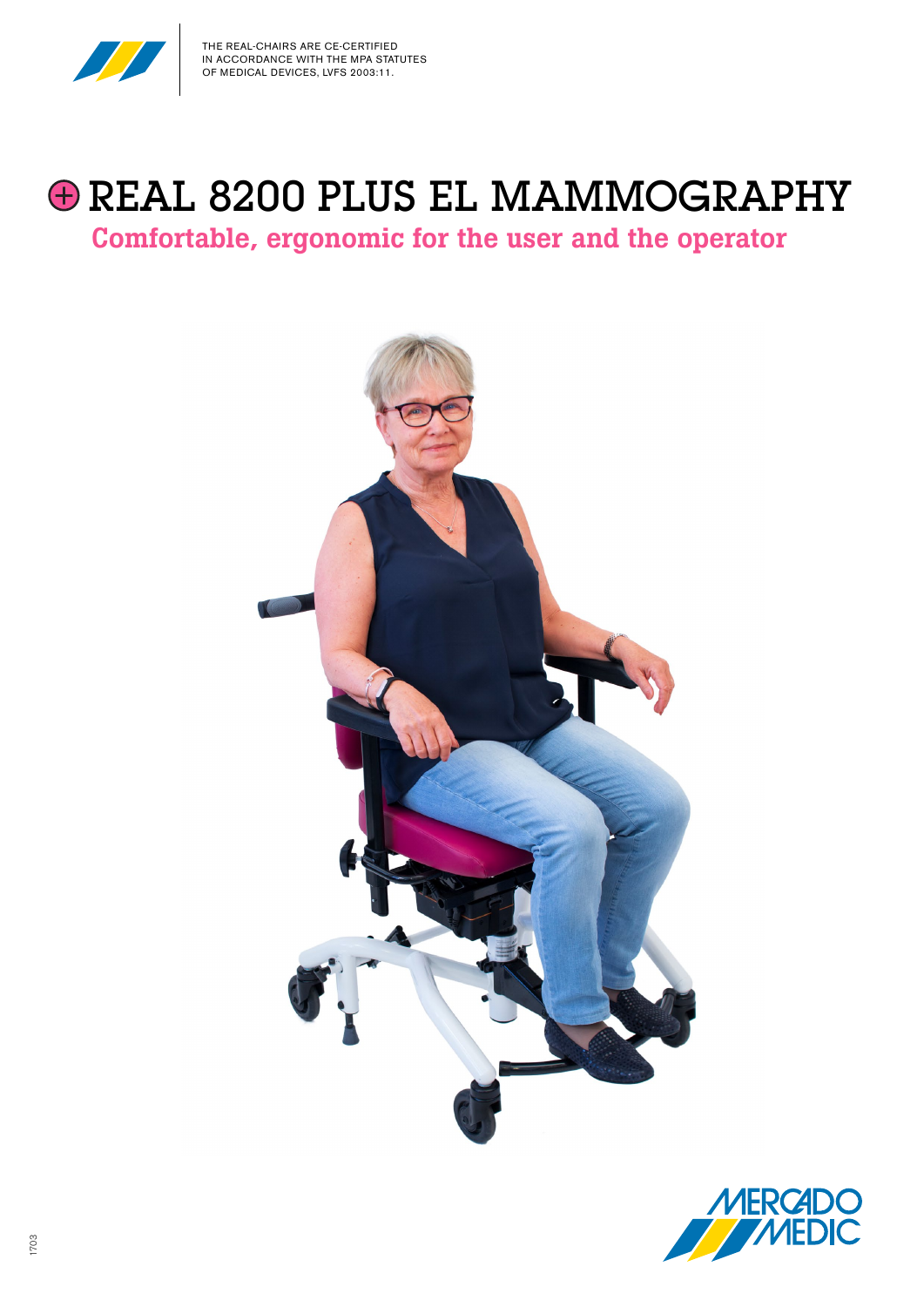A mammography exam can be an emotional experience for the patient. That is why it is important to use the right equipment that will make the exam as effective and as pleasant as possible.

Some patients need to stay seated through the entire consultation. It is also easier to get the images right if the patient is seated in a stable, ergonomicly correct, seated position. For more time consuming examinations the patient should be seated comfortably and relaxed.

REAL 8200 PLUS EL MAMMOGRAPHY is an examination chair that offers the patient a correct posture and at the same time facilitates a good work environment for the staff. It also makes the examinations quicker and more cost effective. The chair is tried and tested in real environments, developed in collaboration with our global customers and is produced in Sweden.

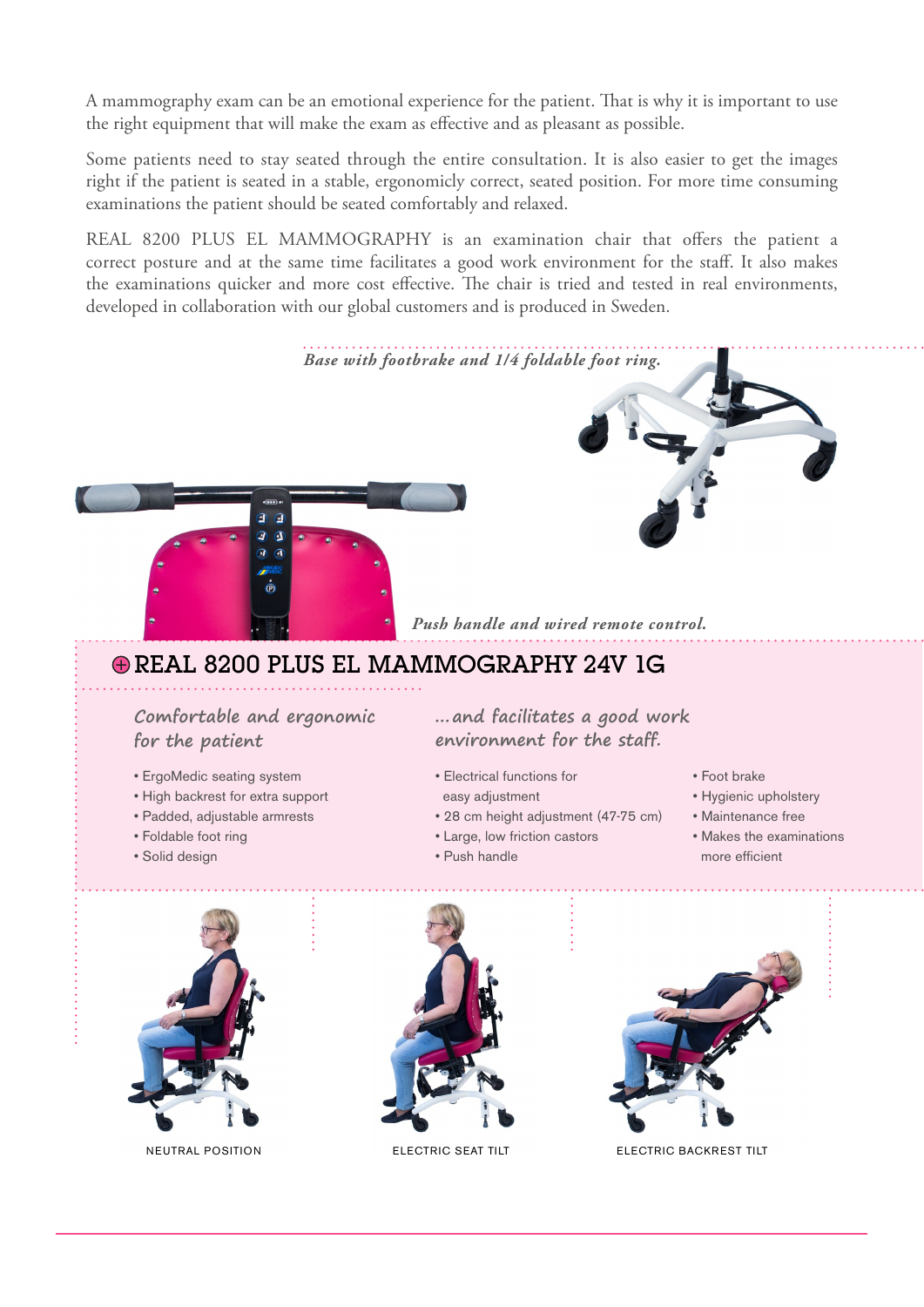## REAL 8200 PLUS EL Screening Mammography : REAL 8200 PLUS EL Clinic Mammography



#### SPECIFICATIONS:

Seat ErgoMedic 44x43 cm Skai Lavender Without seat tilt High backrest ErgoMedic 40x34 cm Skai Lavender Fixed backrest mechanism w. push handle Armrest 25 cm Skai Black (alt. 30 cm) High seat height el. liftomat 45-73 cm (alt. low 37-53 cm) Wired remote control Base, PLUS clinic white 48x53 cm w. foot brake Castor 100 mm XL (alt. 100 mm SL low friction) Brake lever 35 cm ¼ foldable foot ring

### Art.nr: 82100901PF



#### SPECIFICATIONS:

Seat ErgoMedic 44x43 cm Skai Lavender Electric seat tilt 15° forward/15° backwards Extra high backrest ErgoMedic 42x43 cm Skai Lavender Electric backrest mechanism w. push handle Armrest 25 cm Skai black (alt. 30 cm) High seat height el. liftomat 47-75 cm (alt. låg 42-62 cm) Wired remote control Base, PLUS clinic white 48x53 cm w. foot brake Castor 100 mm XL (alt. 100 mm SL low friction) Brake lever 35 cm Necksupport ErgoMedic PLUS 30x8 cm Skai Lavender ¼ foldable foot ring

#### Art.nr: 82100902PF